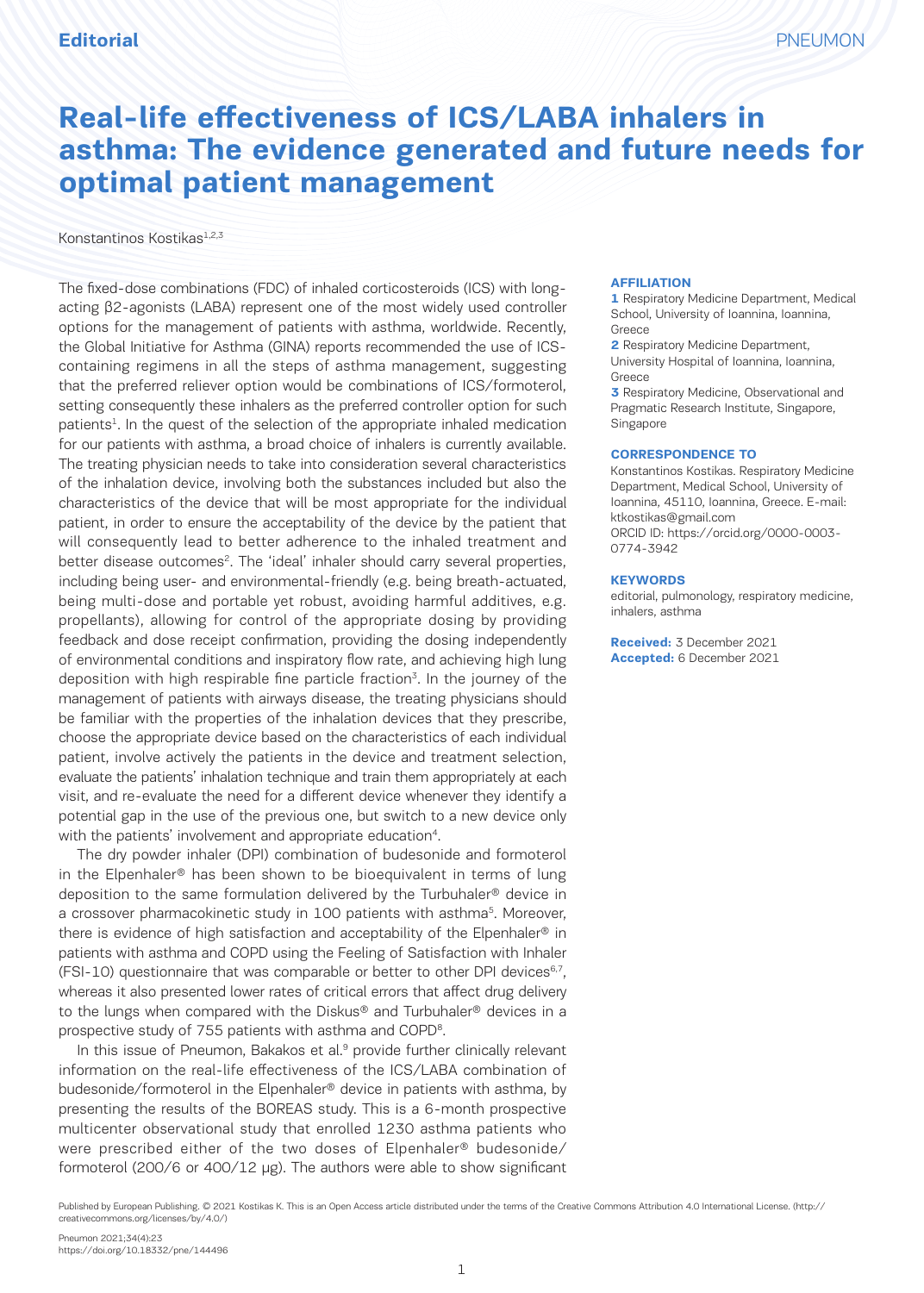improvements in the asthma control questionnaire (ACQ-7, that was the primary endpoint of the study) and the mini asthma quality of life questionnaire (Mini AQLQ) at 3 months that were sustained at 6 months. Interestingly, the mean improvements in both these patient-reported outcomes exceeded the minimal clinically important difference (MCID) of 0.5 points<sup>10,11</sup>. These improvements were evident in patients with higher and lower blood eosinophils (using the 150 cells/μL as cut-off point), as well as in patients with and without metabolic and psychiatric comorbidities. These results are accompanied by significant improvements in lung function, with an acceptable safety profile of the two doses of budesonide/formoterol. These improvements in asthma control, health status and lung function, are likely attributed to the fact that in more than 50% of the patients, the new treatment was a step-up from previous treatments, whereas 41% were treatment-naive prior to the study enrollment. These results further support the clinical effectiveness of the FDC of budesonide/formoterol in the Elpenhaler® device, when prescribed as step-up or initial treatment in patients with asthma in real-life practice in various clinical settings. The study results are limited by the pre-post openlabel design that did not involve a control group and the fact that the treating physicians made the conscious decision to provide these treatment options in patients with uncontrolled asthma (the baseline ACQ-7 value was 2.18, well-above the 1.5 cut-off point for uncontrolled asthma for this tool) as a step-up or initial treatment. Based on the study design, a significant placebo effect cannot be ruled out, however, the accompanying improvement in lung function (e.g. >200 mL in mean FEV<sub>1</sub>) further supports the clinically relevant effectiveness of these treatments.

External validity is critical for the generalization of the efficacy observed in randomized placebo-controlled appropriately blinded trials. This is important in asthma, a disease entity with significant variability in the course of time. As an example, in a study of patients of the Wessex Severe Asthma Cohort, less than 25% of patients with severe eosinophilic asthma would have been eligible in the phase III licensing trials of interleukin-5 biologics, due to their stringent inclusion criteria<sup>12</sup>. Therefore, we need real-life studies with broader inclusion criteria that engage patients with various characteristics that would have excluded them from the typical randomized controlled trials of asthma. The BOREAS study included 36.3% of current or ex-smokers, while it evaluated the effectiveness of the specific budesonide/formoterol combination in patients with various comorbidities, with consistent results. The absence of a placebo arm is partly compensated by the fact that the authors collected both subjective (ACQ-7 and MiniAQLQ) and objective (lung function) measures of effectiveness, and thus they need to be commended for this selection of outcomes. In a previous well-designed study in patients with asthma, placebo inhalers and sham acupuncture improved symptoms, but lung function was improved only by active bronchodilator

 $(d|b$ uterol $)^{13}$ . In open-label studies of inhaled medication, the inclusion of patient-reported and objective outcomes is necessary, and the authors of the BOREAS study are to be commended for their selection. The study also confirms previous data by reporting high patient satisfaction by the Elpenhaler® device, as well as the favorable safety profile of the budesonide/formoterol combination in patients with asthma. Future data generation could focus on the use of the budesonide/formoterol FDC in the Elpenhaler® device as maintenance and reliever therapy (MART), as proposed for the ICS/formoterol combinations in current asthma recommendations<sup>1</sup>.

## **CONFLICTS OF INTEREST**

The author has completed and submitted the ICMJE Form for Disclosure of Potential Conflicts of Interest and none was reported. K. Kostikas declares that he is the Editor-in-Chief of the journal Pneumon.

## **FUNDING**

There was no source of funding for this research.

## **ETHICAL APPROVAL AND INFORMED CONSENT**

Ethical approval and informed consent were not required for this study.

# **DATA AVAILABILITY**

Data sharing is not applicable to this article as no new data were created.

# **PROVENANCE AND PEER REVIEW**

Commissioned; internally peer reviewed.

## **REFERENCES**

- 1. Global Initiative for Asthma. 2021 GINA Main Report. June 1, 2016. Accessed July 24, 2021. https://ginasthma.org/ gina-reports/
- 2. Usmani OS. Choosing the right inhaler for your asthma or COPD patient. Ther Clin Risk Manag. 2019;15:461-472. doi:10.2147/TCRM.S160365
- 3. Vincken W, Dekhuijzen PR, Barnes P. The ADMIT series - Issues in inhalation therapy. 4) How to choose inhaler devices for the treatment of COPD. Prim Care Respir J. 2010;19(1):10-20. doi:10.4104/pcrj.2009.00062
- 4. Laube BL, Janssens HM, de Jongh FHC, et al. What the pulmonary specialist should know about the new inhalation therapies. Eur Respir J. 2011;37(6):1308-1331. doi:10.1183/09031936.00166410
- 5. Grekas N, Athanassiou K, Papataxiarchou K, Rizea Savu S, Silvestro L. Pharmacokinetic study for the establishment of bioequivalence of two inhalation treatments containing budesonide plus formoterol. J Pharm Pharmacol. 2014;66(12):1677-1685. doi:10.1111/jphp.12303
- 6. Zervas E, Samitas K, Gaga M. Assessment of satisfaction with